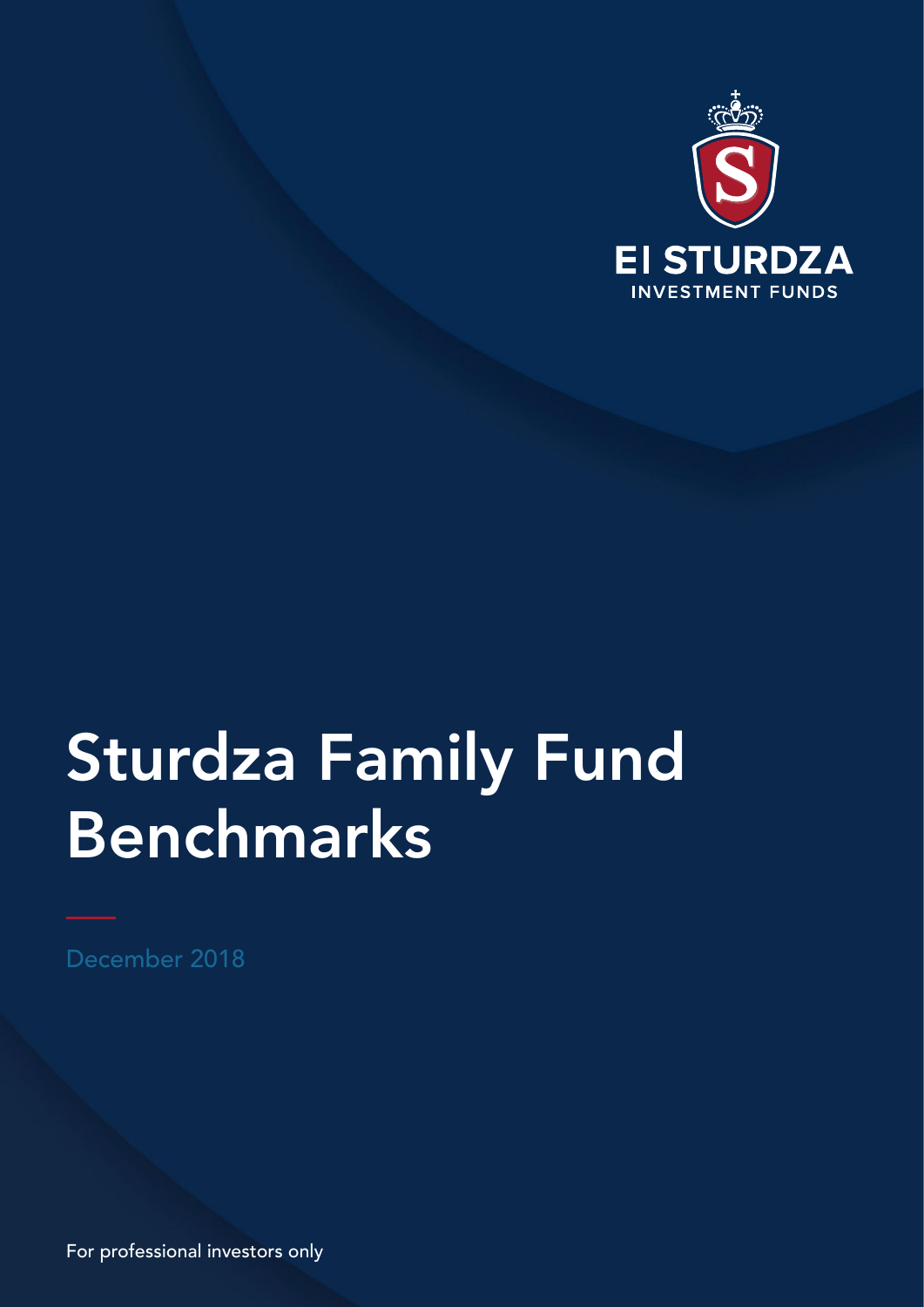## Sturdza Family Fund – Benchmarks

The Sturdza Family Fund launched on the 14th December 2018 with the aim of providing our investors with a solution within the multi asset space in light of increasing volatility, offering dynamic exposure to global markets.

The Fund seeks to deliver long term capital appreciation, based on active and flexible management of a mixed asset investment portfolio, predominantly comprised of equities and fixed income investments. As such, the Fund may adopt a more defensive or aggressive strategy in terms of overall allocation when the Investment Adviser considers it to be in the best interest of the Fund and our investors to do so.

### Fund Benchmark

In light of the Fund's long term investment objective, within a framework of dynamic asset allocation, the decision has been made to adopt a dual benchmark approach as summarised below:

#### Reporting Benchmark

The reporting benchmark is utilised to track the Fund's performance and seeks to illustrate the applicable investment universe. The reporting benchmark is a composite of the MSCI World Net dividends Index (NDDUWI), the Bloomberg-Barclays US Aggregate Gov/Credit Total Return Value Unhedged USD (LUGCTRUU) and the SOFR (SOFFRATE), weighted 60%, 20% and 20% respectively and is deemed appropriate for short term comparisons, capturing the volatility of daily mark-tomarket valuations.

#### Performance Fee Benchmark

The performance fee benchmark, also called "performance fee Hurdle Rate", serves as the basis for the calculation of performance fees (charged to the professional and institutional share classes only).

Given the Fund's long-term investment objective of realising compounded returns above the longterm expected returns of the market on a balanced portfolio and the tendency of balanced portfolios to be overweight U.S. equities, the following structure has been adopted with regards to the hurdle rate for performance fee calculations:

Equity Allocation Fixed Income Allocation  $50\% * (3m \text{ Tbill} + 5.0\%)$  +  $50\% * (3m \text{ TBill})$ Resulting in 3m Tbill Yield + 2.5%, together the Hurdle Rate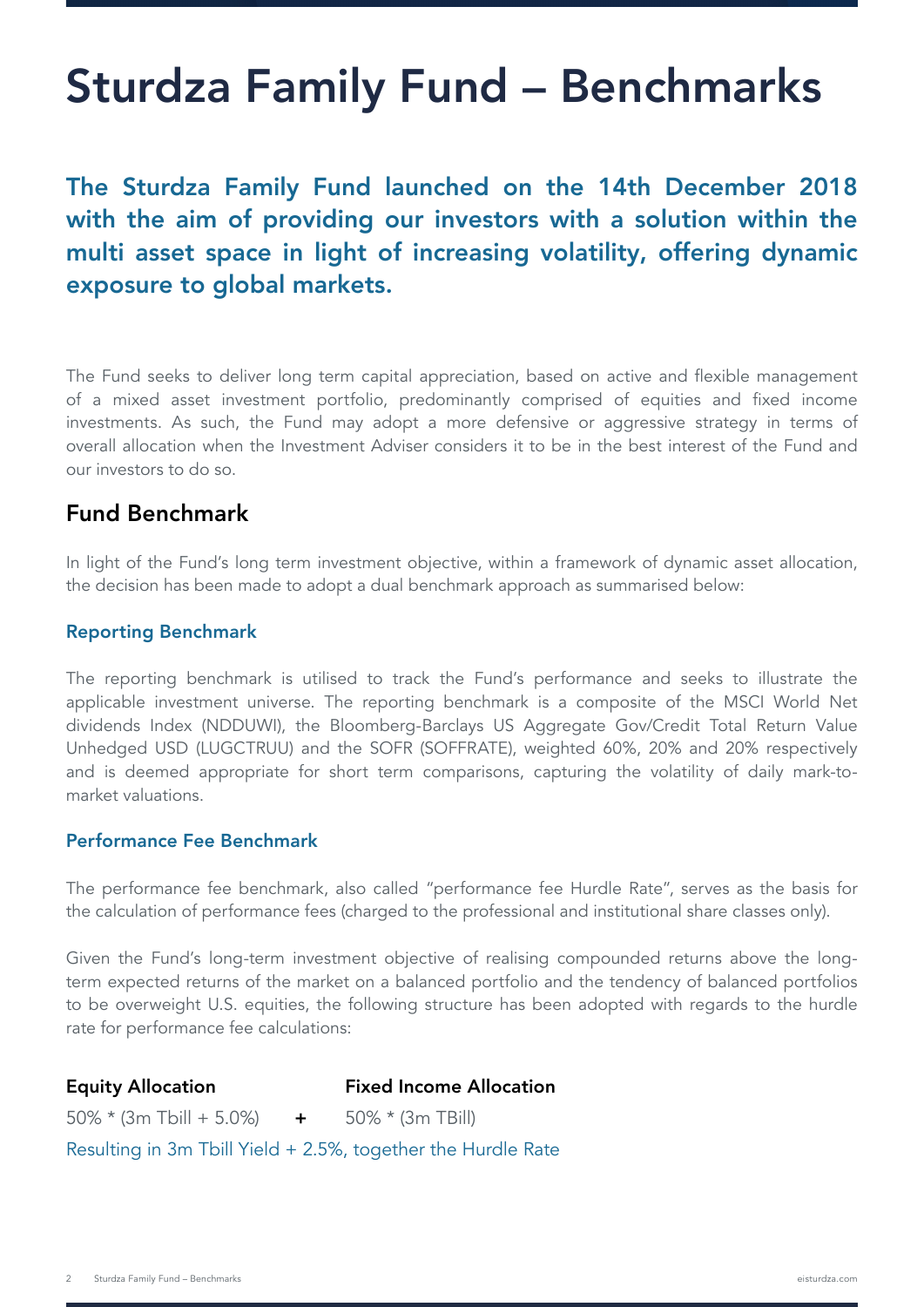The equity premium has been set at 5% to reflect the long-term realised returns of equities above the risk free rate in the United States. It was an active decision to apply the US risk free rate, given it is currently significantly higher than those prevailing in most other developed markets. By applying a high water mark on performance fees, we believe this structure and calculation to be reflective of the Investment Adviser's long term investment philosophy and facilitates an alignment of interests with our clients.

As at the launch of the Fund, the supplement within the prospectus only references the Performance Fee Benchmark; however E.I. Sturdza Funds plc will be updating this in early 2019 to capture both indices.

Should you require any additional information in this regard, please do not hesitate to contact the Investment Manager utilising the below details.

### Adam Turberville

Head of Marketing & Client Relations +44 1481 742380 a.turberville@eisturdza.com

#### Brenda Petsche

Managing Director +44 1481 722322 b.petsche@eisturdza.com

#### E.I. Sturdza Strategic Management Limited

3rd Floor, Frances House, Sir William Place, St. Peter Port, Guernsey GY1 1GX.